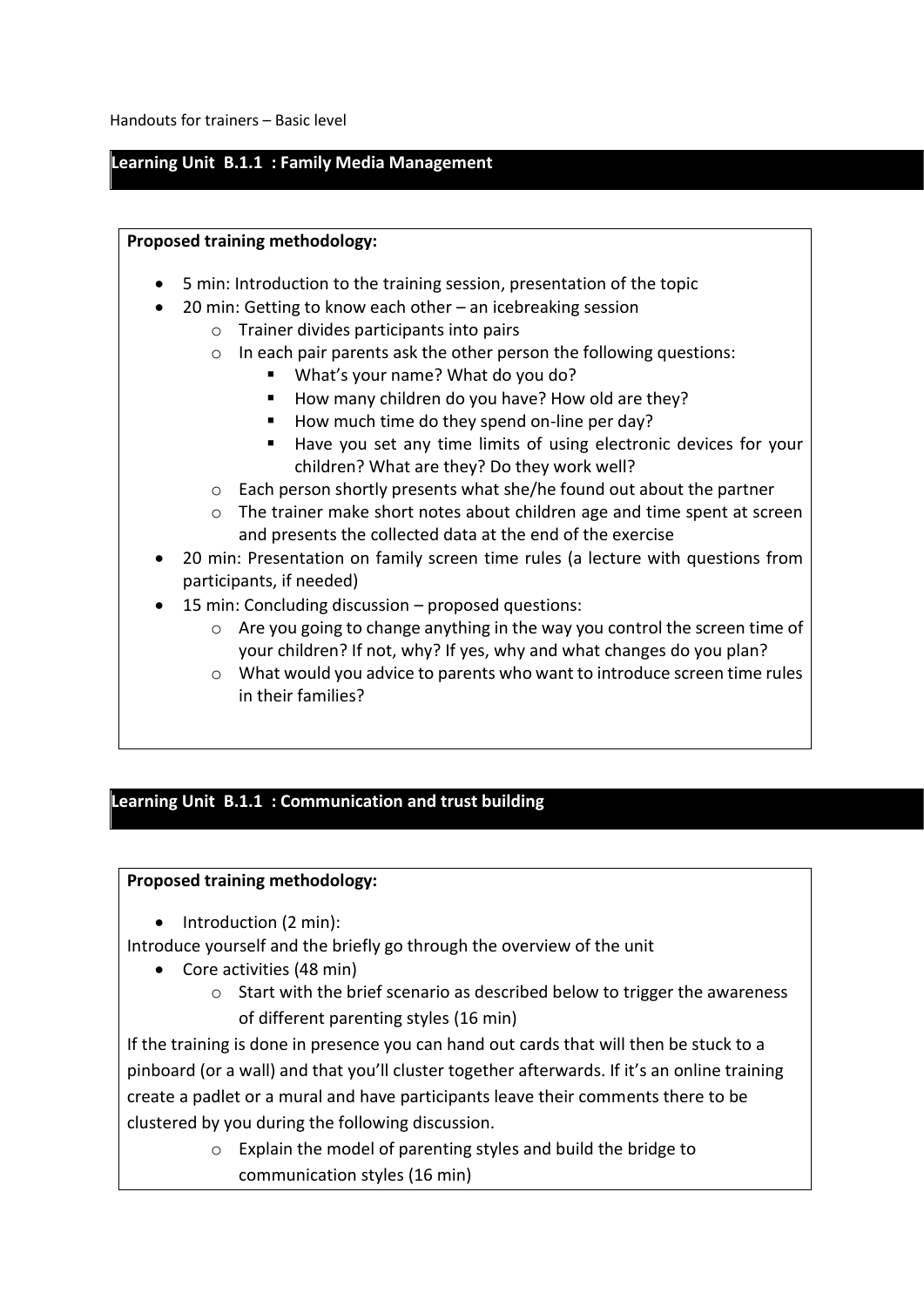Either while you explain the parenting styles you can start clustering the responses from the exercise before or once you're finished with your explanation you let people discuss which answer fits better where and complete the diagram according to the suggestions.

> o Go through the communication styles, forms and principles by including the audience (16 min)

If your participants have indicated on cards (small sheets) also what they would say in such the situation as described at the beginning and how, you can refer to their responses to complete a further matrix on communication styles. Here you also have the possibility to include your audience by reading out aloud the answers given and placing them according to participants' proposals. Here are some explanations that you may give them if an expression is unclear but they'll also find those on their handout later on.

• Final activity (5 min)

Use of language – establishing a culture of dialogue

# **Learning Unit B.1.2 : Children Behaviour on Media**

## **Proposed training methodology:**

- 5 min: Introduction to the training session, presentation of the topic
- 20 min: Sharing parents' experience on children behaviour on media
	- o Trainer divides participants into groups of 3-4 people
	- $\circ$  In each group parents share their knowledge about applications used by their children, as well as their observations about positive influence and risks linked to each of them
	- o Each group prepares their own list of applications used by children + positive influence (what children can learn from them) + risks (what bad effects they cause and how to avoid them)
	- o Each group shortly presents the results of the group work
- 20 min: Presentation concerning children behaviour on media and popular applications (a lecture with questions from participants, if needed) + practical presentation how each application works (the trainer shows examples on a smartphone or tablet)
- 10 min: Concluding session the trainer proposes to create a parents' decalogue concerning using of any applications by children:
	- o What parents should always check
	- o What children should be told
	- o What rules should be introduced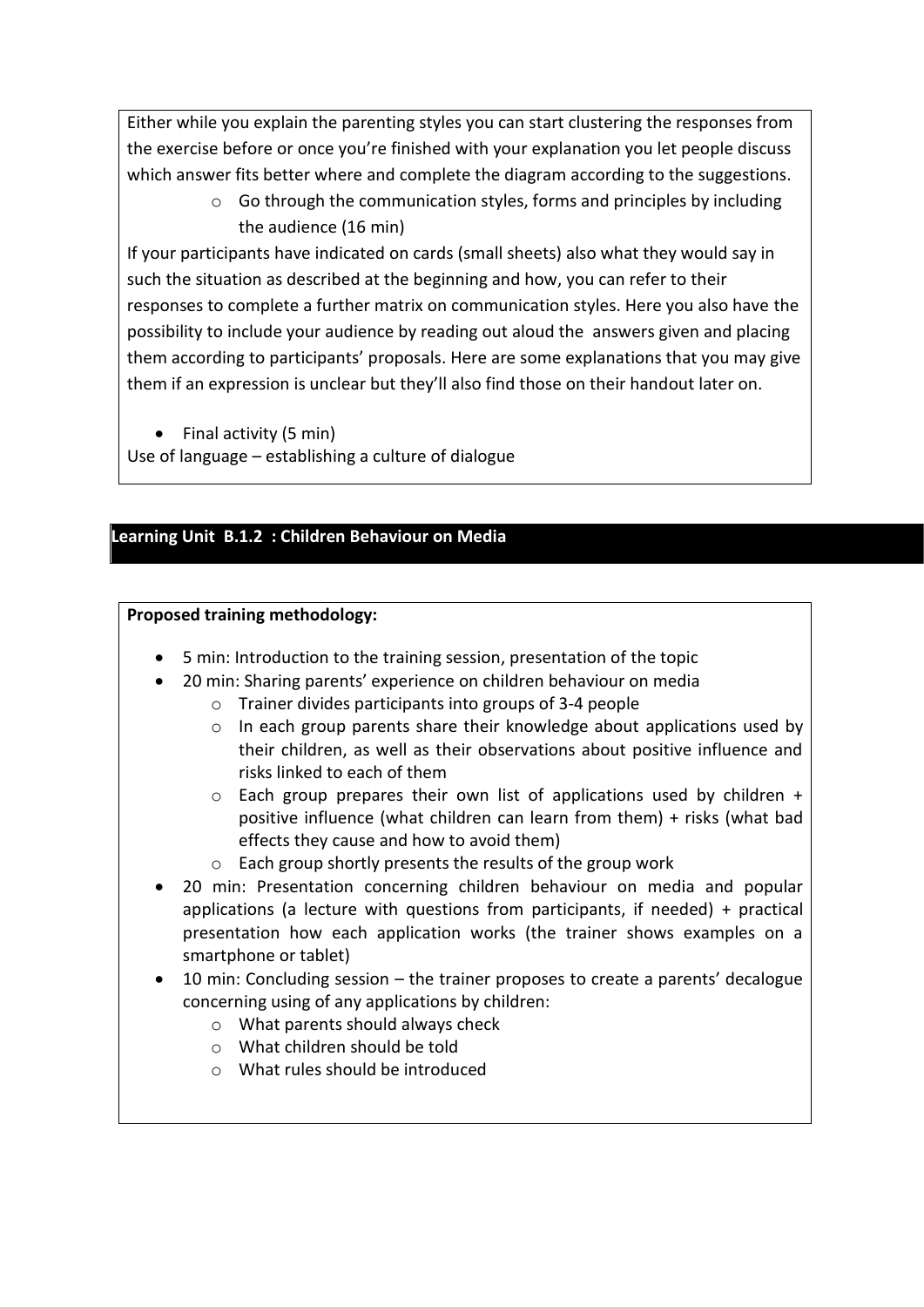#### **Learning Unit B.1.2: Cyber Security**

#### **Proposed training methodology:**

- 5 min: Introduction to the training session, presentation of the topic
- 15 min: Group work
	- o Trainer divides participants into groups of 3-4 people
	- o Topics for group discussion: What are some types of Malware? How viruses and malware are transmitted? What mistakes people/children usually do and end up getting a virus and malware? (use this handout to guide you)
	- o Groups make notes and present what they have collected
- 20 min: Presentation on parental control tools (a lecture with questions from participants, if needed)
- 10 min: Practical Exercise
	- o The Trainer shows how to download and install windows updated on his computer and how to delete temporary Internet files so to improve hard drive performance.
	- o Trainer answers questions that arise during the exercise.
- 10 min: Concluding discussion proposed questions:
	- o Which methods do you plan do you use to protect your device from catching malware?

## **Learning Unit B.1.3 : Internet Addiction**

#### **Proposed training methodology:**

- 5 min: Introduction to the training session, presentation of the topic
- 5 min: Introductory exercise: an open question from the trainer: what do you think Internet addiction is?
- 20 min: Presentation concerning Internet addiction in children (a lecture with questions from participants, if needed)
- 25 min: Sharing parents' experience on Internet addiction in children
	- o The trainer asks participants if anybody would like to share his/her experience concerning Internet addiction in children (it can be any type of Internet addiction, maybe some symptoms like FOMO, FOBO etc., ways of reacting to it and fighting it; it may also be an example from another family known to the participants);
	- $\circ$  The main points of discussion: how to prevent Internet addiction, how to distinguish Internet addiction (alarming symptoms) and how to fight it (at which stage an external help is needed)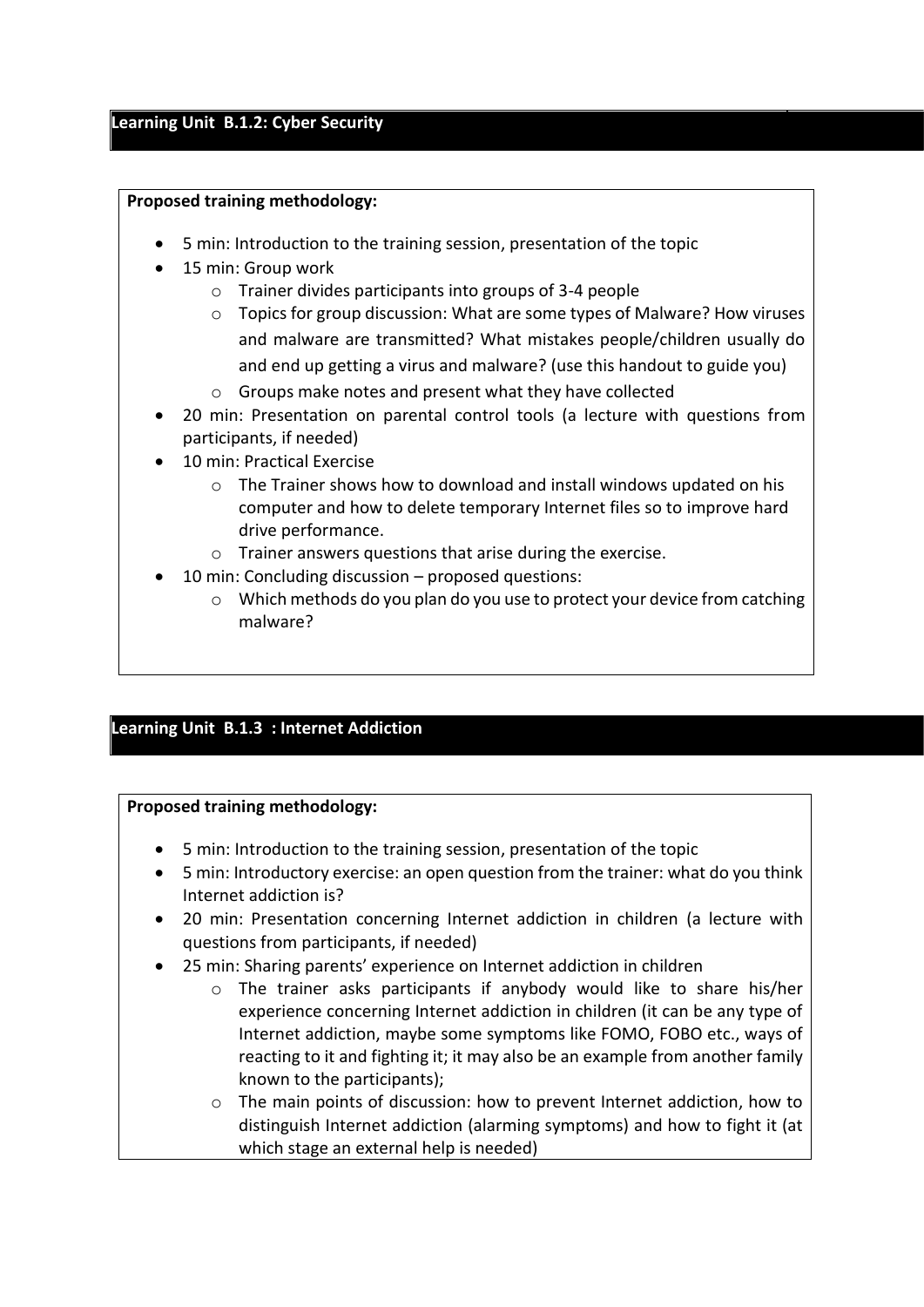• 5 min: Concluding session – the trainer asks participants to write down their short reflections after this session (they don't need to share them, unless they want to).

## **Learning Unit B.1.4: Parental Control Tools**

### **Proposed training methodology:**

- 5 min: Introduction to digital parenting: What parents should know?
- 15 min: Types of parental controls: Why do we need them?
- 10 min: Control Screen Time per Age
- 10 min Activity: Check Search history with the active involvement of the participants
- 10 min- Tips for safe browsing and safe search engines
- 10 min- How should we behave online- netiquette
- 10 min Q&A session- Break
- 20 min- Presentation of Parental Control Tools
- 10 min- Activity with Google's Free Tools
- 5 min Good Practices on Personal Data Protection
- 10 min: How to Control Networking- Presentation
- 5 min: Do a Self-Assessment quiz to the participants

## **Learning Unit B.1.5: Title: Cyberbullying and hate speech online**

#### **Methodology to be adopted for training on this unit:**

5 min: Introduction to the training session, presentation of the topic 15 min: Group work

- The trainer divides the participants into groups of 3-4 people.
- Topic of the group discussion: What are the characteristics of cyberbullying?
- The groups take notes and present what they have collected

15 min: Group work

- The trainer divides the participants into groups of 3-4 people.
- Group discussion topic: What is online hate speech?
- The groups take notes and present what they have gathered.

#### 10 min: Deepening

- Discussion topic: differences between bullying and cyberbullying, between hate speech and online hate speech
- Discussion: What is the role of the media in the spread of cyberbullying and online hate speech?

15 min: Concluding discussion - questions/doubts:

• What can we do to detect cases of online cyberbullying and hate speech and limit their effects?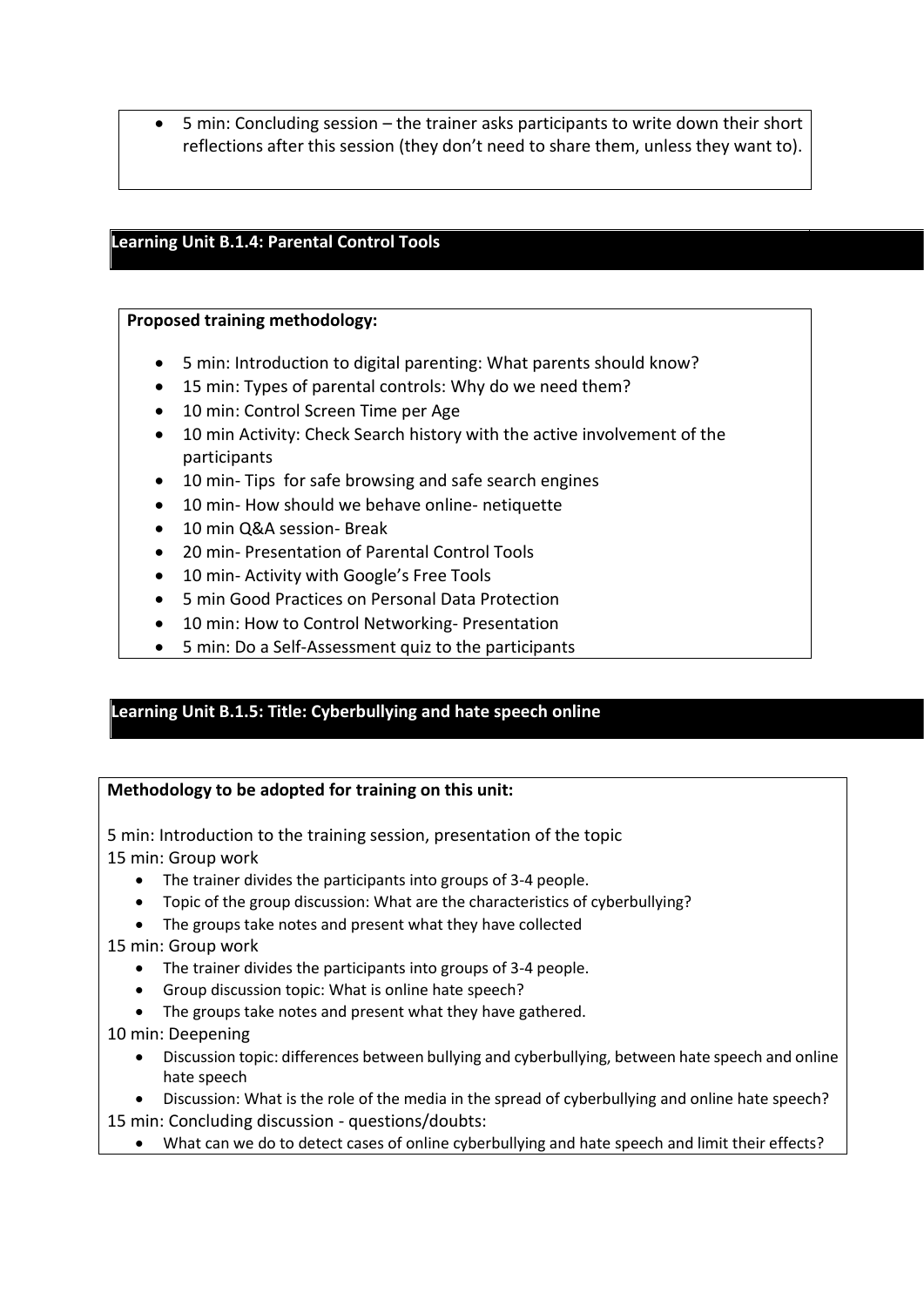## **Learning Unit I.1.1 : Family Media Management**

#### **Proposed training methodology:**

- 5 min: Introduction to the training session, presentation of the topic
- 20 min: Getting to know each other an icebreaking session
	- o Trainer divides participants into groups of 3-4 people
	- $\circ$  In each group parents prepare a short presentation (it can be a drawing, a written list, a chart etc.) of the family media rules they have introduced in their families or of those they would like to introduce; they talk about their experiences, how the rules have been introduced and how they work etc.
	- o Each group shortly presents the results of the group work
- 20 min: Presentation concerning a management media plan (a lecture with questions from participants, if needed)
- 5 min: Brainstorming together with parents on alternatives to screen time (BEFORE of showing the last 2 slides from the presentation)
- 10 min: Concluding discussion proposed questions:
	- o Are you going to create a management media plan? Which rules do you consider particularly important for your family?
	- $\circ$  How are you going to work on the management media plan with your family members?

# **Learning Unit I.1.1 Communication and trust building**

#### **Proposed training methodology:**

• Introduction (2min)

Briefly present yourself and the overview of the unit

- Core activities (48 min)
	- $\circ$  Group work on direct media education: collecting Apps and websites and short discussion on their usefulness and/or eventual pitfalls (12 min)
	- o World café or mentimeter on indirect media education: round of interactive exchange on the influence of examples vs the influence of instruction (12 min)
	- o Exercise on self-reflection: asking for examples, proposing a media diary and/or peer observation (12 min)
	- $\circ$  Importance of role modelling: include experiences by participants (12 min)
- Final activity (10 min)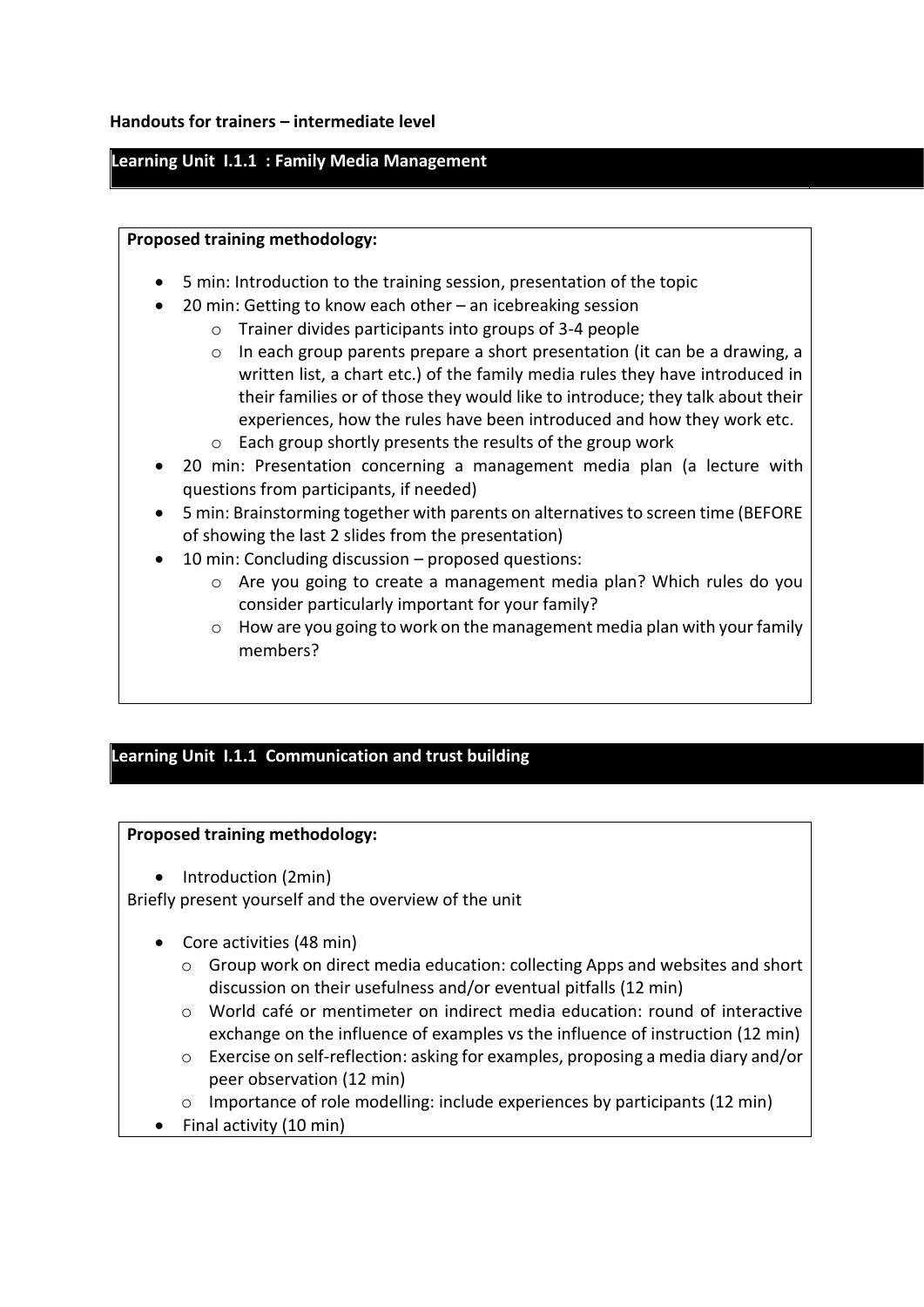Trust building measures: suggestions for Co-using ICT and Co-creation of content – start or complete with suggestions by the audience

# **Learning Unit I.1.2: Online Privacy**

### **Proposed training methodology:**

- 5 min: Introduction to the training session, presentation of the topic. Presentation of Data regarding online grooming.
- 20 min: Group work and Discussion
	- o Trainer shows the video: <https://www.youtube.com/watch?v=GOsgQbmvuUQ>
	- $\circ$  Topic for group discussion: What was happening on the video? What was the role of the parents? What are some actions online predators do? What are the characteristics of children that often get groomed online and characteristics of abusers? (The main aim of this discussion is to emphasise that there are not certain characteristics of groomed children as it's really easy for all children who use social media to be approached by strangers especially if their activity is not monitored)
- 20 min: Presentation on Online Privacy (a lecture with questions from participants, if needed)
- 15 min: Concluding discussion proposed questions:
	- $\circ$  How do we ensure the prevention and protection of online abuse? (tips)
	- o How do we approach them to discuss about online grooming?

# **Learning Unit I.1.2: Cyber Security**

## **Proposed training methodology:**

- 5 min: Introduction to the training session, presentation of the topic displaying data using the section of 'Cyber Security for children'.
- 20 min: Presentation on parental control tools (a lecture with questions from participants, if needed). Trainer usesthe 'summary and structure of the main points of the presentation' to elaborate further when presenting the slides.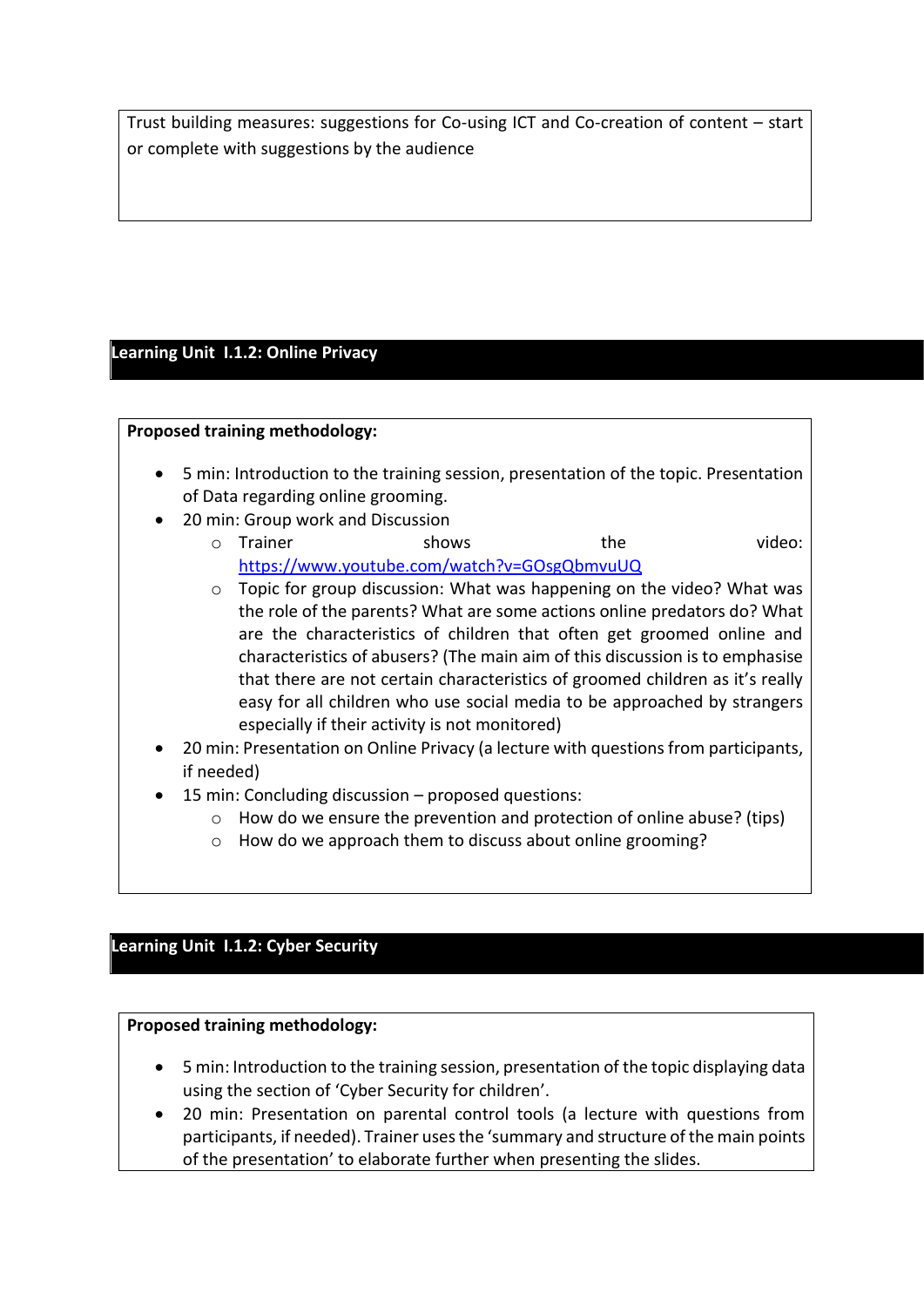- 15 min: Discussion
	- o Topic 1: Do you use public Wi-Fi networks? What are some ways to ensure security on Wi-Fi Networks and Devices? What methods do you use?
	- o Topic 2: How do we ensure that the website we visit is legit?
- 10 min: Practical exercise
	- $\circ$  Trainer explains what are ads and demonstrates how to install an ad-blocker and turn on firewalls. Parents ask questions.
- 10 min: Concluding discussion proposed questions:
	- o What is Phising and Pharming and how do we protect from them?

**Learning Unit I.1.3: Disinformation:Distinguishing Fake news on traditional and digital media**

**Proposed training methodology**

# **Part 1 (1 hour)**

- **5 min. Introduction to the training session, presentation of the topic**
- **20 min. Fake news – definition, examples, discussion**
	- 5 min. to clarify the concept of fake news
	- 15 min. facilitated discussion:
		- $\circ$  ask the audience how they understand this concept, in what context they most often encounter it. This will give you feedback on the type of your audience and what examples are appropriate to use later in your presentation. (For example, if you get more answers about fake news in politics, then start the interactive part with examples from politics, not from fashion.)
		- o discuss "Why do people create fake news?"
		- $\circ$  ask the participants for examples and encourage them to comment
		- o gradually move on to examples that parents could use to educate their children
- **5 min. Disinformation, misinformation, commercial ads and posts**
- **10 min. The difference between fact and opinion - definition, examples, discussion**
- **10 min. How to distinguish Fake news?** Explain each of basic ways to distinguish fake news and present appropriate, pre-prepared examples.
- **5 min. Fake news in social media**
- **5 min. What to do?** 
	- $\circ$  After more than 50 minutes of discussion about the dangerous and negative side of fake news, allow the audience to end in an optimistic mood. Explain that fake news and disinformation should not stop them and their children from the positive, educational and fun side of online media.

## **Part 2 (1 hour)**

• **25 min. Media literacy and Emotional intelligence**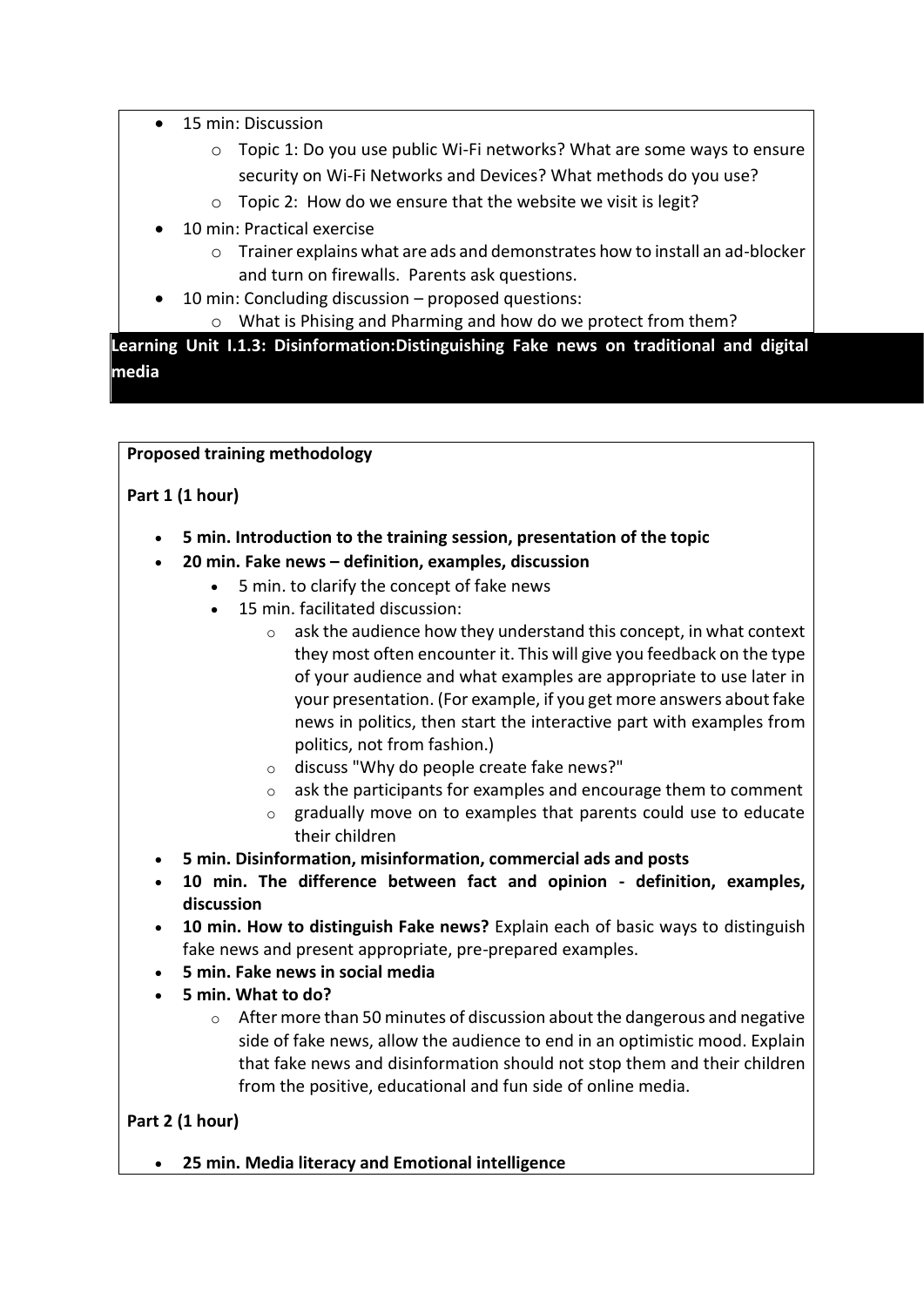- $\circ$  10 min. Explain with examples (expressions, images, music) the basic emotions and how they are targeted by fake news and ads.
- $\circ$  10 min. Discussion Divide the participants in groups of 3 people. Give each group a text or image that provokes different emotions and encourage them to explain and discuss how they feel with the information.
- $\circ$  5 min. Summarising the results
- **30 min. Coaching and teaching kids on the topic**
	- o Tips for parents
	- o Examples for movies, conversation topics, games, other useful resources
	- o Discussion
- **5 min. Final conclusions, feedback**

#### **Learning Unit I.1.4: Role Models and Stereotypes - Intermediate**

#### **Proposed training methodology:**

- 5 min: Introduction to the training session, presentation of the topic
- 10 min Discussion: Parents as role models What is your perception on the issue, do you pay attention at the example that you set for your children?
- 10 min: Digital Parenting and Screen Time Model (Presentation)
- 5 min discussion: Could you share some examples of Stereotypes (race, gender, culture etc.)
- 10 min: Presentation of Stereotypes and their positive and negative impact
- 15 min: What Parents Can Teach about Stereotypes- Discussion and tips
- 5 min: Q& A session

## **Learning Unit I.1.4: Parental Control Tools (Intermediate)**

#### **Proposed training methodology:**

5 min: Introduction- Presentation of the session

10 min: Presentation of Black and White Lists Building

35 min: Group Activities

Divide your class to groups and exercise on Parental Control Tools to control:

- Downloads
- Search
- Sharing
- Applications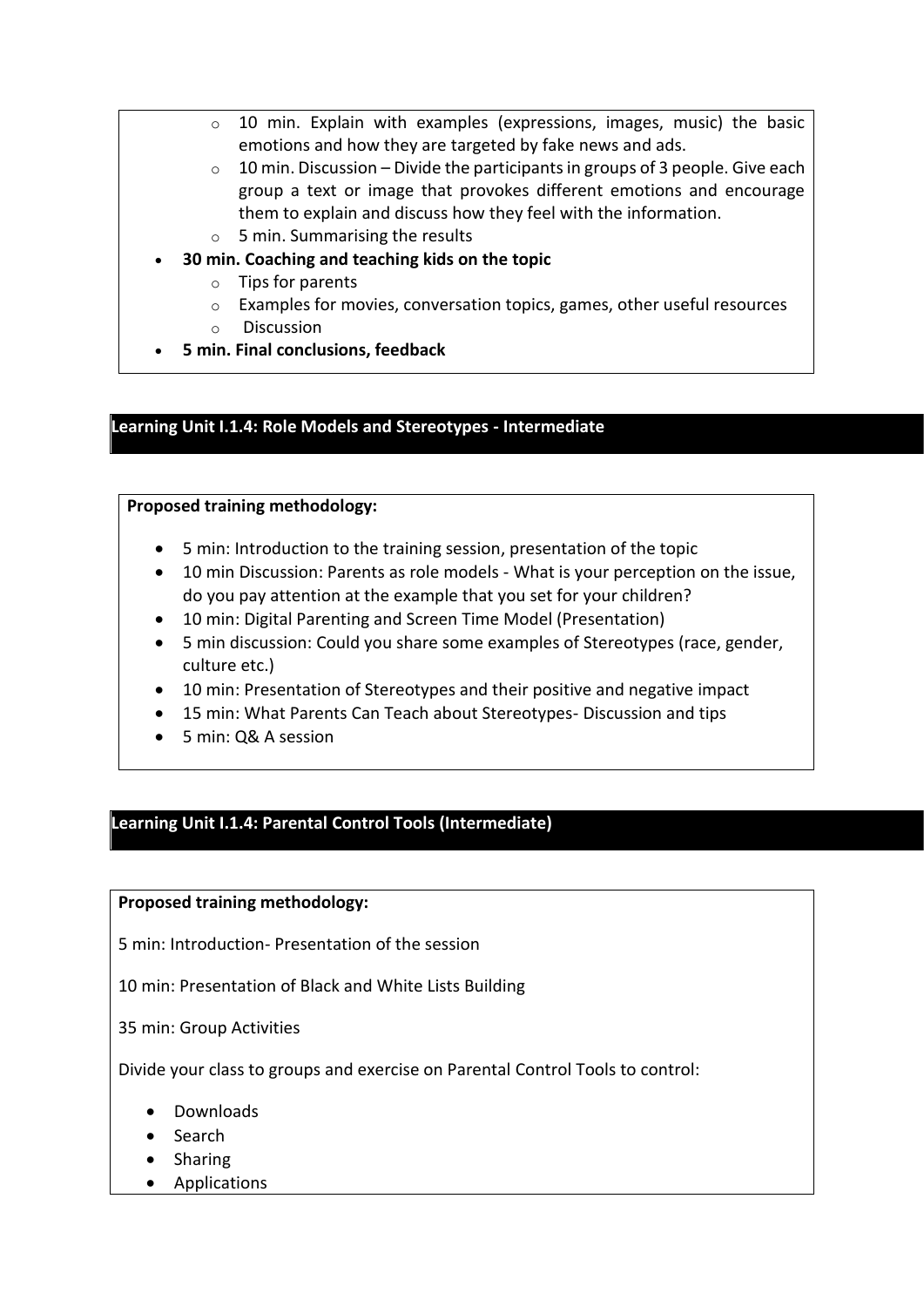- Mobile Devices
- Game Consoles
- 5 min: Introduction to Geo- fencing

5 min: Self-Assessment Quiz- Q&A- Closing

# **Learning Unit I.1.5: Title: Cyberbullying and hate speech online**

### **Methodology to be adopted for training on this unit:**

5 min: Introduction to the training session, presentation of the topic

25 min: Group work

- The trainer divides the participants into groups of 3-4 people.
- Topic of group discussion: What are the forms in which cyberbullying and online hate speech manifest themselves?
- The groups take note and present what they have gathered.

15 min: Deepening

- Focus topic: online cyberbullying and hate speech on social networks and video games
- Discussion: the figures show that the two phenomena are increasing, with a direct correlation with the lockdown periods due to the Corona-19 pandemic. Question: is the responsibility of this problem to be addressed entirely to the companies managing social networks and video games? or we need to investigate about those who ignore the dangers and precautions, too?

15 min: Deepening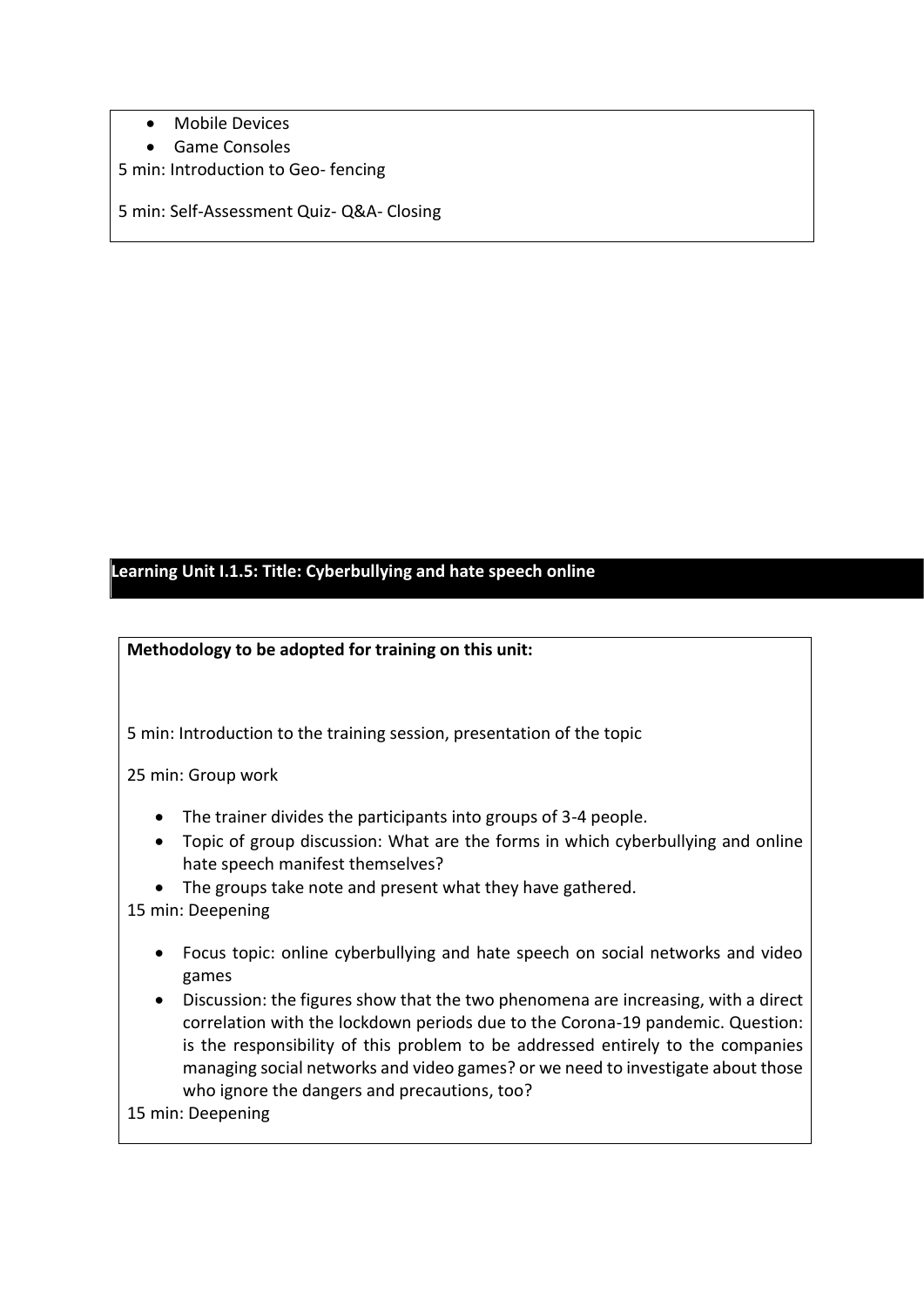- Is there anyone in the learner group whose children were victims of cyberbullying or hate speech online? And is there anyone whose children were reported as cyberbullies or haters online?
- Suggestions to intervene in case of cyberbullying and online hate speech: prevention and other educational tools.
- Final discussion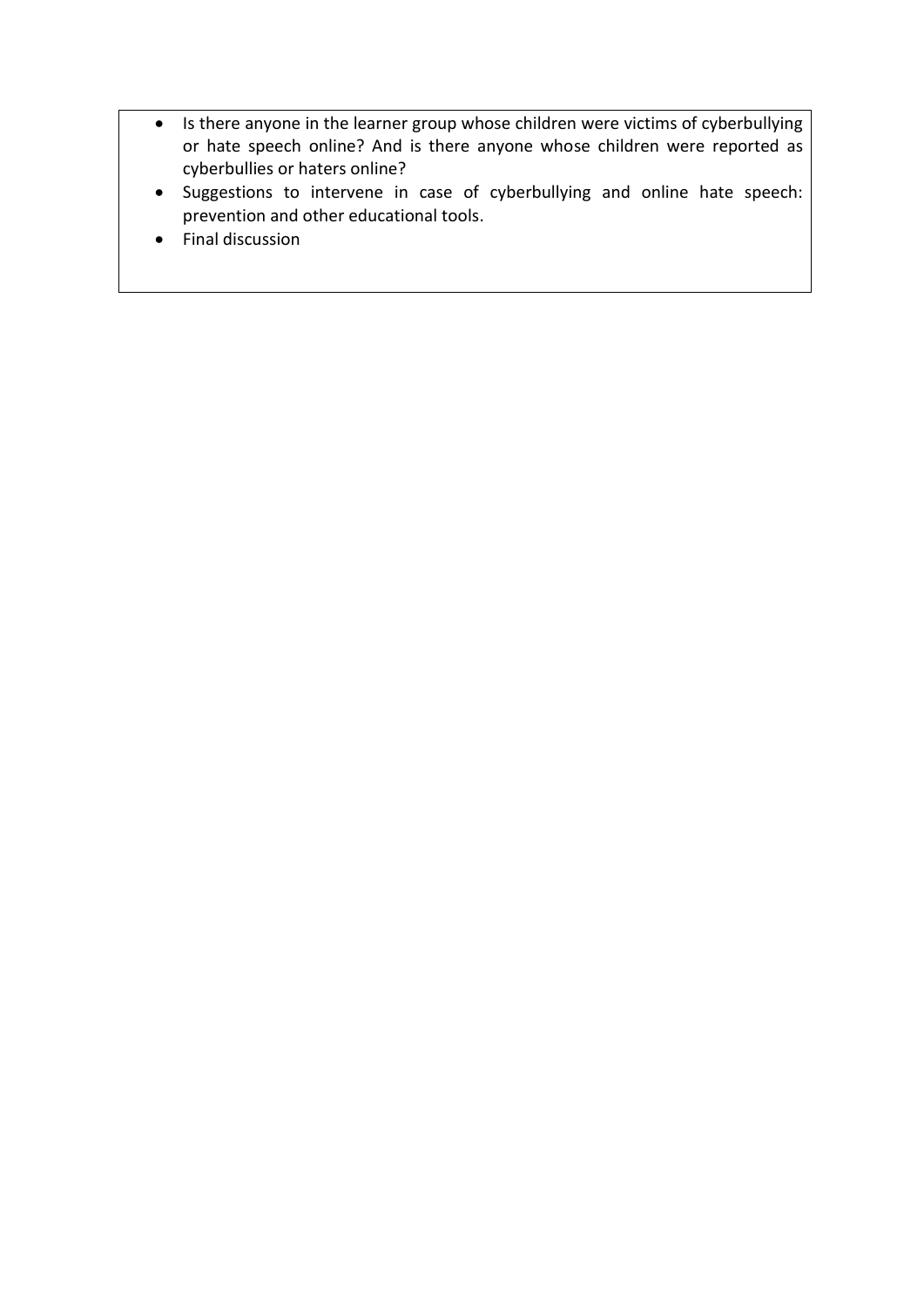#### **Handouts for trainers – advanced level**

## **Learning Unit A.1.1: Family Media Management**

#### **Proposed training methodology:**

- 5 min: Introduction to the training session, presentation of the topic
- 20 min: Getting to know each other an icebreaking session
	- o Trainer divides participants into pairs
	- o In each pair parents ask the other person the following questions:
		- What's your name? What do you do?
		- How many children do you have? How old are they?
		- Have you noticed any negative impact of using electronic devices on your children? What was it? How did you react to the problem? Share your experience.
	- o Each person shortly presents what she/he found out about the partner
	- $\circ$  The trainer makes notes of the crucial points / difficulties encountered by the parents in order to refer to them during the presentation
- 15 min: Presentation concerning the impact of using electronic devices on children brains and about "sharenting" (a lecture with questions from participants, if needed)
- 15 min: Planning an offline challenge
	- o The trainer divides parents into groups of 3-4 people
	- $\circ$  The trainer shows proper slides from the presentation and explains what an offline challenge is
	- o Groups work on a full day offline programme of activities
	- o Groups present their ideas
- 5 min: Concluding discussion proposed questions:
	- o What else would you like to know about family media management?

### **Learning Unit A.1.1: Communication and trust building**

#### **Proposed training methodology:**

- Presentation of the trainer and the unit (2 min)
- Introduction activity (6 min)

You can start this unit with a poll mentioning several sensitive topics giving participants the possibility to indicate whether they consider a topic very sensitive or less sensitive. In an offline workshop you can make people stand in a line next to each other and tell them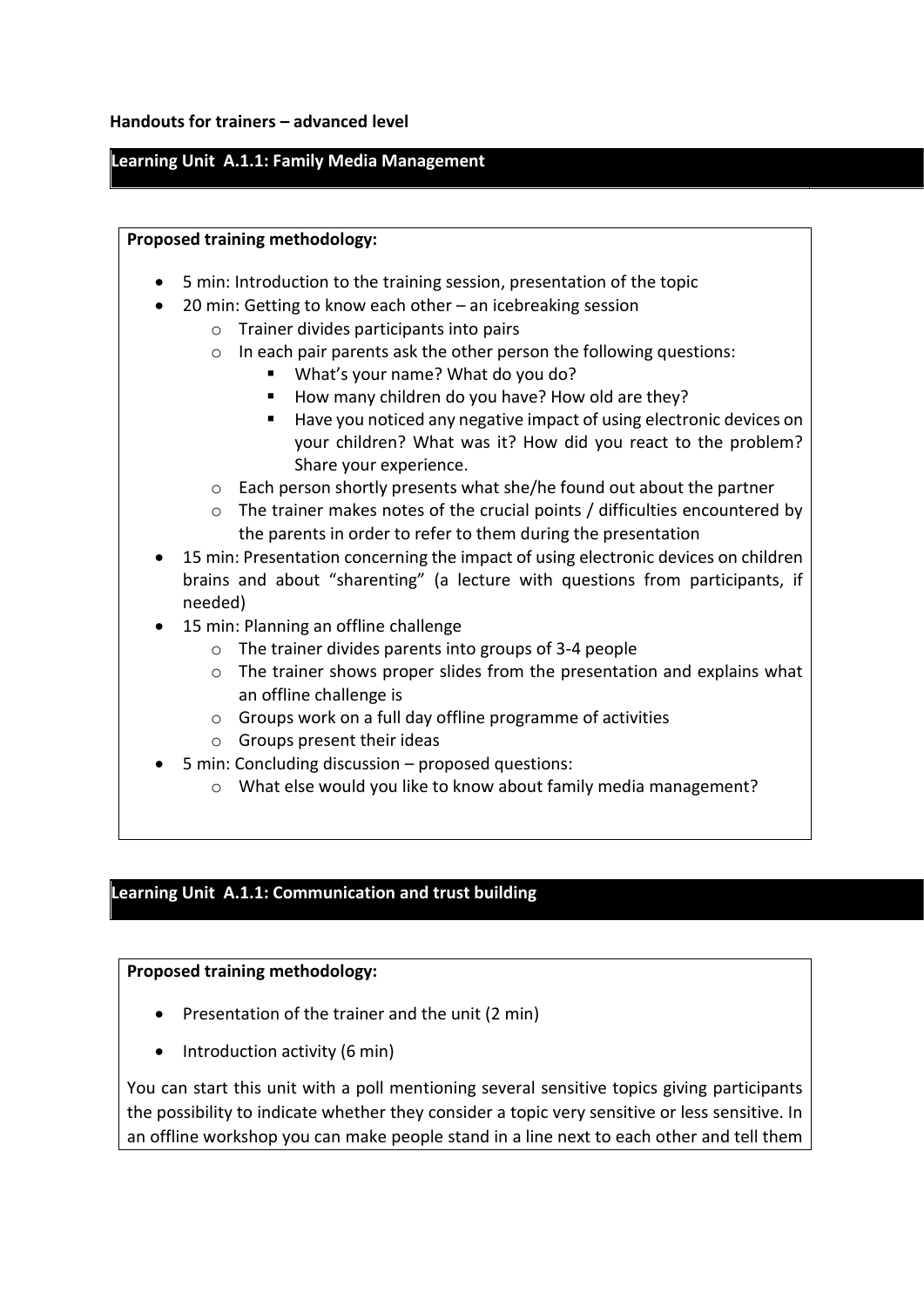to position themselves on the imaginary line according to their estimation from 0 to 10 or 0 to 5 according to space.

0--------1---------2---------3---------4----------5---------6--------7---------8--------9---------10

You can then ask people at the two extremes (and may someone in the middle) why they are of that opinion.

*In case of an online training you can do this with a poll on mentimeter for example.*

- Core activity (40 min)
- o Choosing 2 topics that will be treated as examples (2 min)

Once you have distilled the two most sensitive topics you can ask who has already talked to their child/children about one or the other or both topics. Some people might not want to say that they haven't so it might be better to do this in any case through an online tool.

o Collecting challenges and help finding solutions (38 min)

Depending on the number of participants and your timeframe you can then either divide the group in two, each treating one of the topics and maybe change after 15 min or you can treat both topics one after the other with the whole audience.

From the feedback you've gathered through the activities you may already know what some of the difficulties with the chosen topics are. If not, do a round of collecting issues in the group(s) and then try to have participants suggest possible solutions. Only intervene if

- $\triangleright$  definitions are not clear
- $\triangleright$  information is missing
- $\triangleright$  wrong assumptions are put forward
- $\triangleright$  inadequate solutions are shared
- $\triangleright$  someone behaves disrespectfully
- $\triangleright$  the discussion leads too far away from the topic
- $\triangleright$  any other negative development occurs

In our experience the most frequently chosen topics are either related to sexuality or (cyber)bullying or addiction. You'll find some useful information on these two topics below.

- Final activity (12 min)
- o Rules and regulations (6 min)

This section can be kept rather short and should include some detailed information about the rules and regulations in the country where the training takes place. It is important for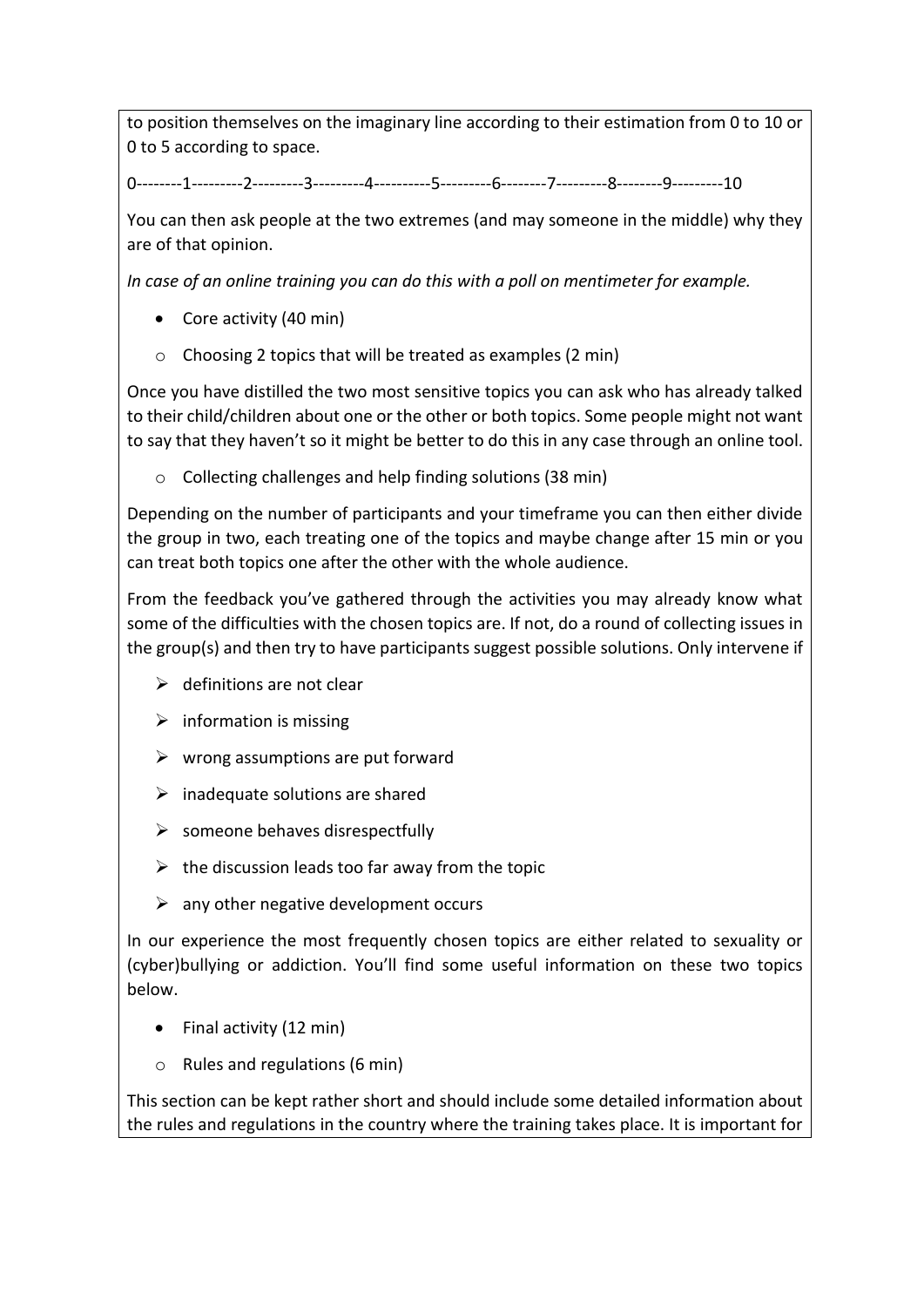parents to know these legal frameworks as it makes it easier to prohibit the use of a certain App or any other element if the age limit imposed is not yet reached by the child.

o Co-operation with other parents/caregivers/child minders/teachers and trainers (6 min)

This should be a final round where everyone tells his personal most important take-away from the workshop and for many people the exchange with other parents, the feeling that they're not alone but that there are plenty of others facing the same issues is already helpful.

Can also be done as a word cloud on Mentimeter [\(www.menti.com\)](http://www.menti.com/) or with postits on a board.

# **Learning Unit A.1.2: Privacy and Digital Footprint**

# **Proposed training methodology:**

- 5 min: Introduction to the training session, presentation of the topic
- 15 min: Group work
	- o Trainer divides participants into groups of 3-4 people
	- o Topic for group discussion: What do you think is a digital footprint?
	- o How can we protect it?
	- o Groups make notes and present what they have collected
- 20 min: Presentation on Privacy and Digital Footprint
- 10 min: Discussion and Practical Exercise on Cookie profiling and protection of data
	- $\circ$  Trainer demonstrates how to ensure the positive presence online and parents discuss ways they believe it is possible
	- $\circ$  Trainer shows practically how cookie profiling works and how to block cookies
- 10 min: Concluding discussion proposed questions:
	- o Which methods are you going to use to protect your data?
	- o How can we discuss with our children the matter of digital footprint?

## **Learning Unit A.1.2: Cyber Security**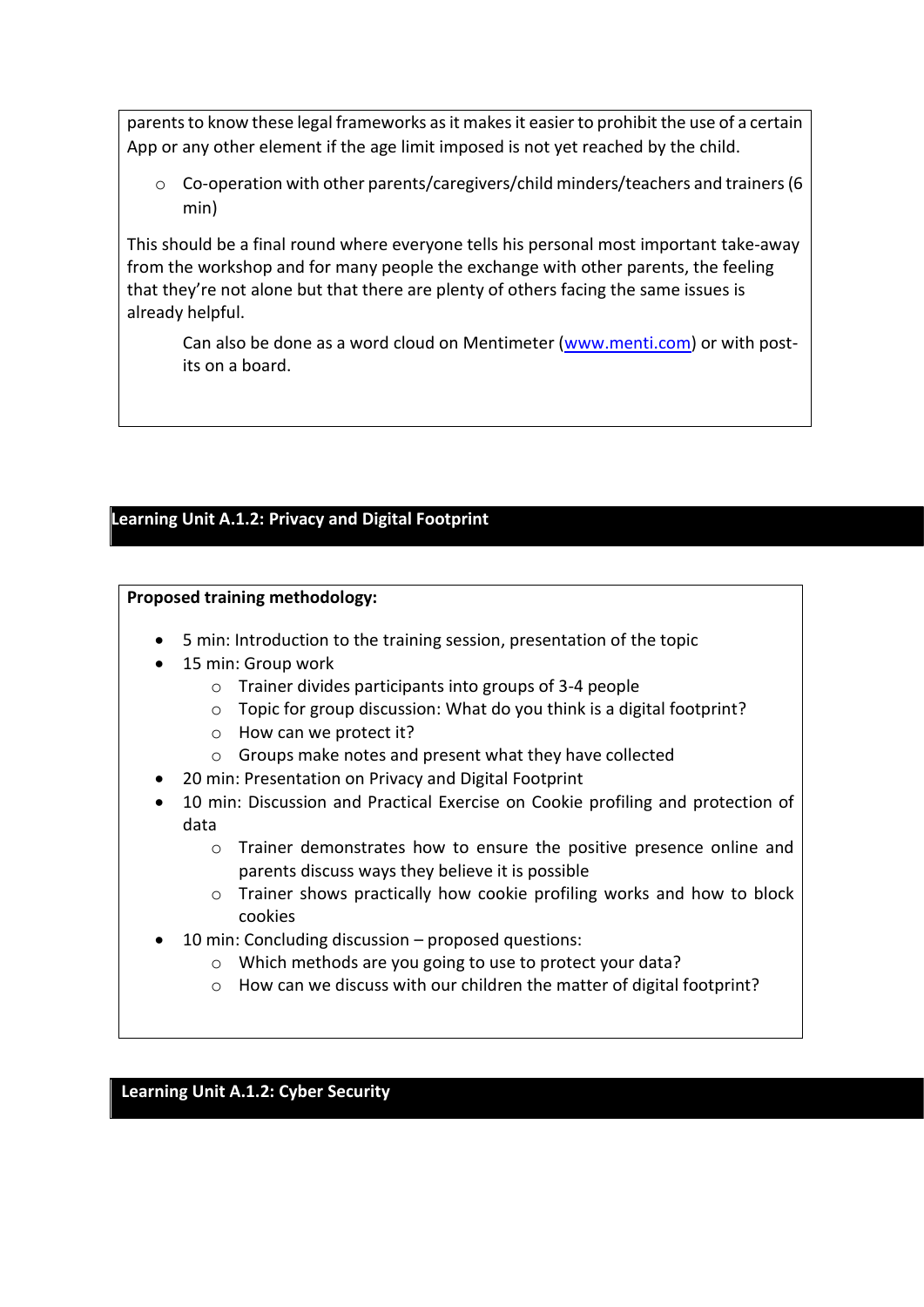### **Proposed training methodology:**

- 5 min: Introduction to the training session, presentation of the topic
- 15 min: Group work
	- o Trainer divides participants into groups of 3-4 people
	- $\circ$  Topic for group discussion: Which methods do you use to protect your devices?
	- o Groups make notes and present what they have collected
- 20 min: Presentation on parental control tools (a lecture with questions from participants, if needed)
- 10 min: Practical exercise
	- o Trainer demonstrates how to protect devices and secure file-safety (Install an antivirus software, Use an Online Scanner, Update the Operating System)
	- o Parents follow him and check options on their computers / smartphones
	- o Trainer answers questions that arise during the exercise
- 10 min: Concluding discussion proposed questions:
	- o How do we ensure that online photos and personalized information of children are secured?

# **Learning Unit A.1.3: Economic, social and cultural aspects of media**

**Proposed training methodology**

#### **Duration 1 hour**

- **5 min. Introduction to the training session, presentation of the topic**
- **10 min. Ice breaking and "Meet the audience" game**
	- it is recommended to get familiar with your audience gender, age, background in order to attract their interest and attention and to be able further to give proper examples. This can be done with a short ice breaking game asking questions and inviting the audience to give opinion and own examples.

*Examples for questions:* 

- $\checkmark$  How much time do you have your TV on? (passive time in front of the TV for the whole family)
- $\checkmark$  Which are your information sources about politics, parenting, house keeping, sport etc.?
- $\checkmark$  How do you evaluate the information?
- $\checkmark$  How sure are you that the information you get is based on real facts?
- $\checkmark$  Do you know the difference between fact and opinion?
- ✓ …
	-
- **10 min. Crucial aspects – presentation with discussion**
	- o How different people respond to media content?
	- o What is the motivation to respond/react to media content?
	- o How media content influences our emotions?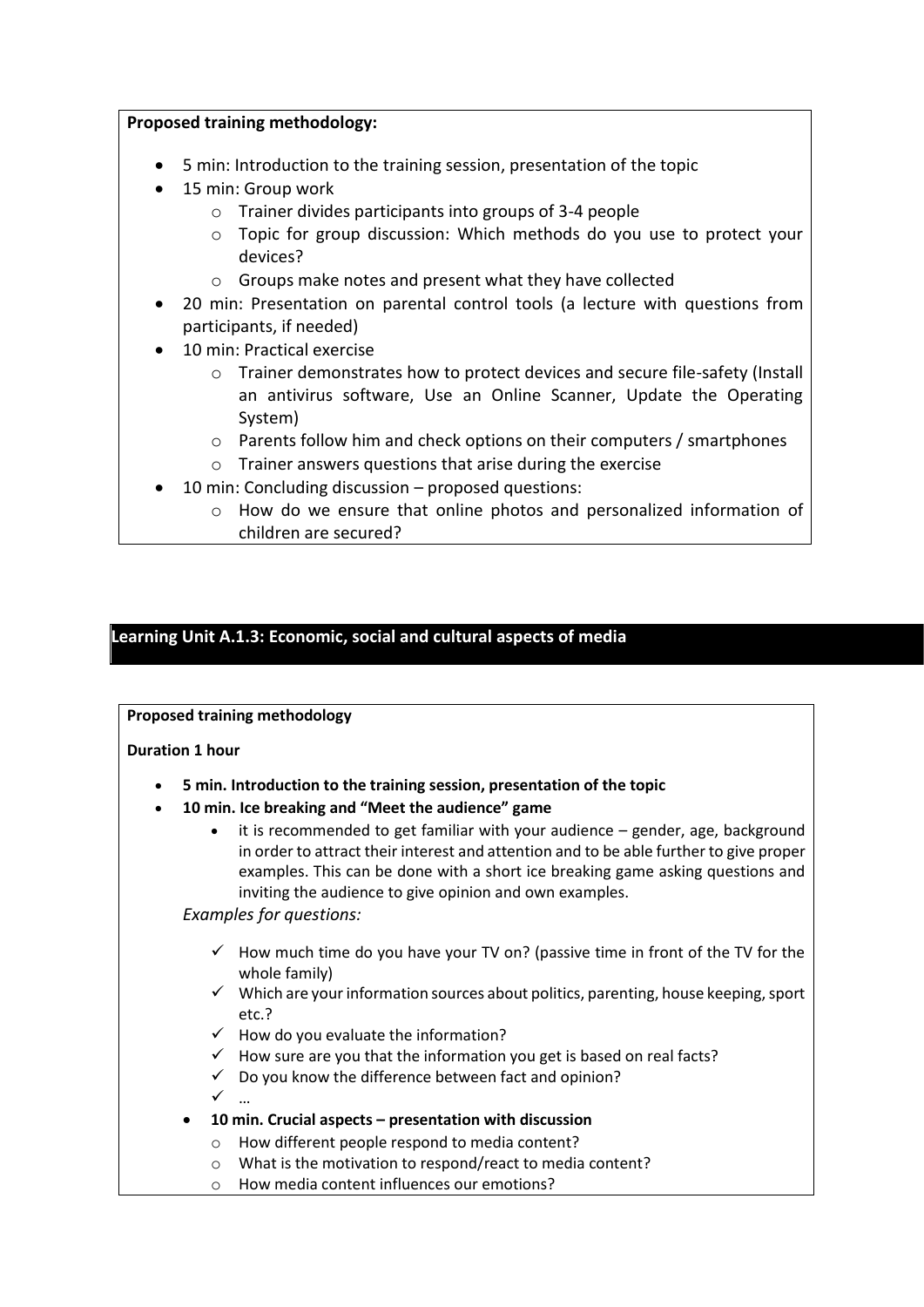- o How media content shapes our beliefs, attitude and behavior?
- o How media content influences our decisions?
- **10 min. Media Influencers, Types of influence – presentation with examples and discussion**
	- o The difference between direct and indirect influence
	- o Positive and negative influence
	- o Real to Digital to Real Circle
	- o Commercial ads
	- o Personalities/celebrities
	- o Social groups (on- and offline)
	- o Social experience
	- o Cultural background
- **10 min. Parents` role in defining children`s influence sources – tips and advices, discussion**
- **10 min. Media influence and Emotional intelligence** 
	- $\circ$  Basic emotions and how they are targeted. Examples with text and images. If possible divide the participants in groups to discuss specific examples and to share opinions, at the end summarize the results.
- **5 min. Conclusions and feedback**

## **Learning Unit A.1.3: Role Models and Stereotypes**

#### **Proposed training methodology**:

5 min: Introduction to the training session, presentation of the topic

10 min: Online stereotypes – Presentation on how you can handle age, gender and other online stereotypes

10 min: Online relationships- Presentation and tips on how to supervise kid's online relationships in positive ways

10 min: Types of parenting- Disciplinarian, Permissive, Uninvolved or Authoritative? Presentation and comparative analysis.

10 min: Negotiation skills and Online Rights of Adults and Children (Presentation)

10 min: Roleplaying activity- Divide parents in pairs and exercise scenarios like someone sends you a befriend message, someone posts your personal information, you upload a photo of a friend who does not like it or you write a comment under a post and other participants misinterpret your intention.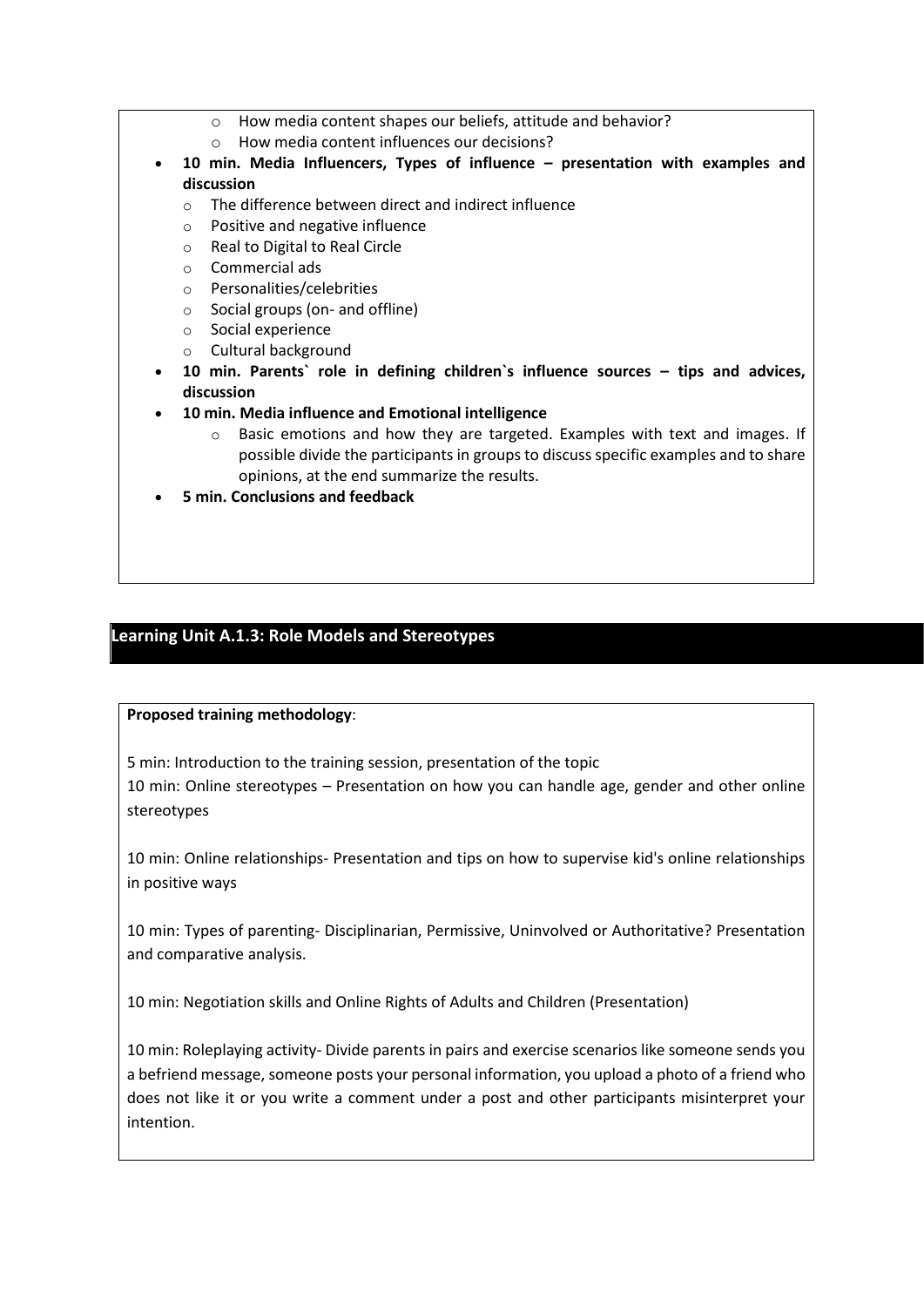5 min: Yes or No Quiz

# **Learning Unit A.1.4: Parental Control Tools**

### **Proposed training methodology:**

5 min: Introduction to advanced use of tools

15 min: Presentation of how can we build a safe home network

15 min: Presentation on readily available commercial applications and Healthy Socializing

15 min Activity: Set parental controls on Instagram and Snapchat.

10 min: Discussion with parents - Questions and Conclusions

## **Learning Unit A.1.5: Title: Digital Content Creation**

**Methodology to be adopted for training on this unit:**

15 min: Introduction to the training session, presentation of the topic through the first PowerPoint slides, recalling the 5 MIL laws of computer literacy and the need to understand how videogames and social networks became the main ground to create digital content. Strategies to use them safely, protecting oneself and children from the risks of a bad use.

25 min: group work

- The trainer splits the participants into groups of 3-4 people each.
- Group discussion topic: videogames are the new media where anyone can easily make use of creativity and try his content creation skills. But videogames may become vehicles of cyberbullying and hate speech attacks. Why? What are the tools that bullies and haters use within videogames to contact victims and followers? What suggestions can we give to those who spend a lot of time on the console?

• Groups take notes and present what they have gathered.

15 min: Deepening